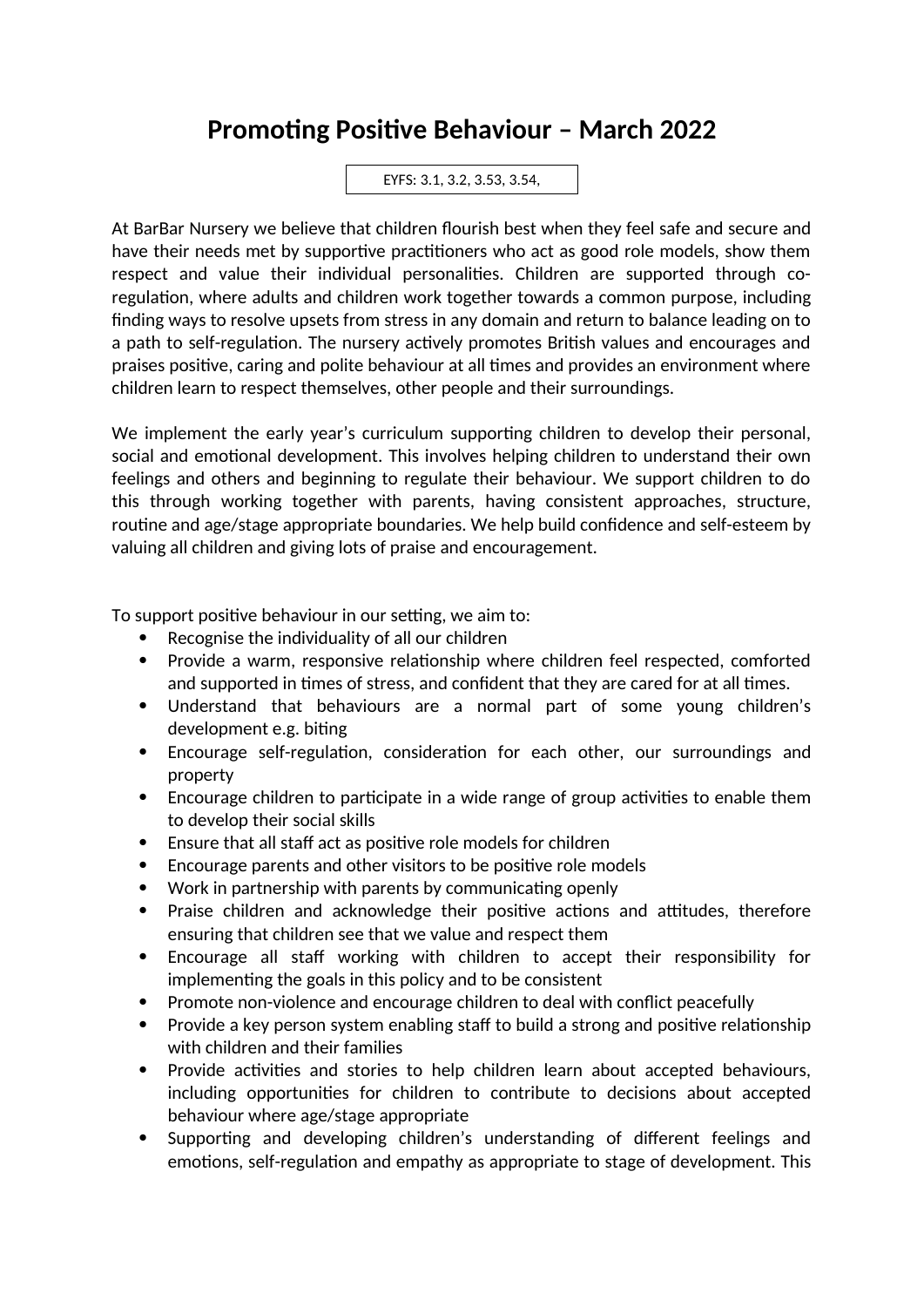includes using strategies and naming and talking about feelings and ways to manage them

 Have a named person who has overall responsibility for promoting positive behaviour and behaviour support.

**The named person** for promoting and supporting behaviour is Danii /Carly/Megan. It is their role to:

- Advise and support other staff on any behaviour concerns
- Along with each room leader will keep up to date with legislation and research relating to promoting positive behaviour
- Support changes to policies and procedures in the nursery
- Access relevant sources of expertise where required and act as a central information source for all involved
- Attend regular external training events, and ensure all staff attend relevant in-house or external training for behaviour management. Keep a record of staff attendance at this training.

Our nursery rules are concerned with safety, care and respect for each other. We keep the rules to a minimum and ensure that these are age and stage appropriate. We regularly involve children in the process of setting rules to encourage cooperation and participation and ensure children gain understanding of the expectations of behaviour relevant to them as a unique child.

Children who are displaying distressed/challenging behaviour, for example, by physically abusing another child or adult e.g. biting, or through verbal bullying, are helped to talk through their feelings and actions through co-regulation before thinking about the situation and apologise where appropriate. We make sure that the child who has been upset is comforted. We always acknowledge when a child is feeling angry or upset and that it is the behaviour that is not acceptable, not the child or their feelings.

## **Our promoting positive behaviour procedure is:**

- We support all children to develop positive behaviour, and we make every effort to provide for their individual needs
- We never use or threaten to use physical punishment/corporal punishment such as smacking or shaking or use or threaten any punishment that could adversely affect a child's well being
- We only use physical intervention (where practitioners may use reasonable force to prevent children from injuring themselves or others or damaging property) or to manage a child's behaviour if absolutely necessary. We keep a record of any occasions where physical intervention is used and inform parents on the same day, or as reasonably practicable
- We recognise that there may be occasions where a child is displaying challenging/ distressed behaviour and may need individual techniques to restrain them to prevent a child from injuring themselves or others. This will only be carried out by staff who have been appropriately trained to do so. Any restraints will only be done following recommended guidance and training and only with a signed agreement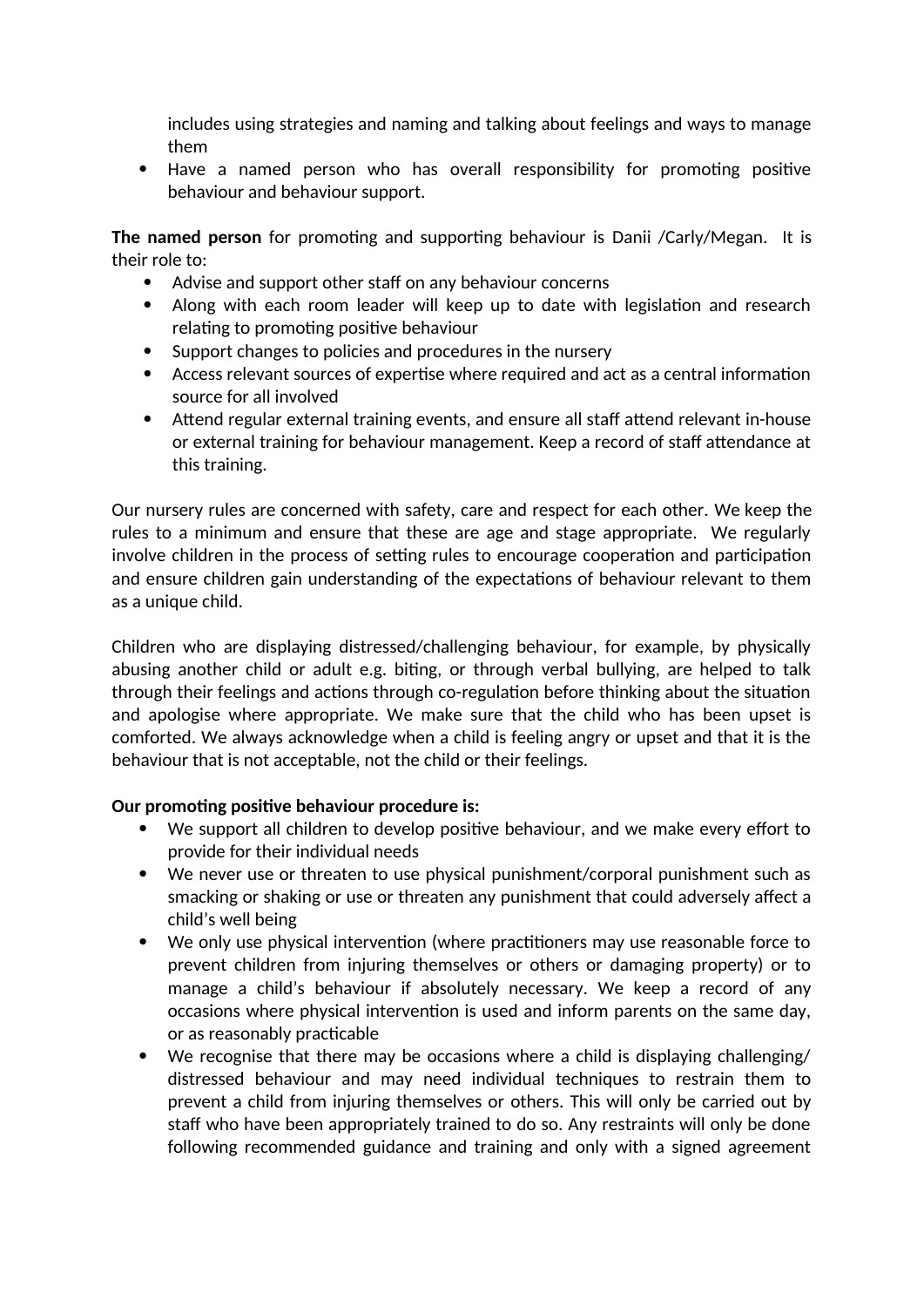from parents on when to use it. We will complete an incident form following any restraints used and notify the parents

- We do not single out children or humiliate them in any way. Where children are displaying challenging behaviour they will, wherever possible, be distracted/redirected to alternative activities. Discussions with children will take place as to why their behaviour was not acceptable, respecting their level of understanding and maturity
- $\bullet$  Staff do not raise their voices (other than to keep children safe)
- In any case of challenging behaviour, we always make it clear to the child or children in question, that it is the behaviour and not the child that is unwelcome
- We decide on particular strategies to support particular types of behaviour depending on the child's age, level of development and the circumstances surrounding the behaviour. This may involve asking the child to talk and think about what he/she has done. All staff support children in developing empathy and children will only be asked to apologise if they have developed strong empathy skills and have a good understanding of why saying sorry is appropriate
- We help staff to reflect on their own responses towards behaviours that challenge to ensure that their reactions are appropriate
- We inform parents if their child's behaviour is unkind to others or if their child has been upset. In all cases we deal with behaviour that challenges in nursery at the time. We may ask parents to meet with staff to discuss their child's behaviour, so that if there are any difficulties we can work together to ensure consistency between their home and the nursery. In some cases we may request additional advice and support from other professionals, such as an educational psychologist
- We support children in developing non-aggressive strategies to enable them to express their feelings and emotions
- We keep confidential records on any behaviour that challenges that has taken place We inform parents and ask them to read and sign any incidents concerning their child
- Through partnership with parents and formal observations, we make every effort to identify any behavioural concerns and the causes of that behaviour. From these observations and discussions, we will implement an individual behaviour modification plan where a child's behaviour involves aggressive actions towards other children and staff, for example hitting, kicking etc. The manager will complete risk assessments identifying any potential triggers or warning signs ensuring other children's and staff's safety at all times. In these instances we may remove a child from an area until they have calmed down.

We recognise that children need their own time and space and that it is not always appropriate to expect a child to share. We believe it is important to acknowledge each child's feelings and to help them understand how others might be feeling.

At our nursery, staff follow the procedure below to enable them to deal with behaviour that challenges:

- Staff are encouraged to ensure that all children feel safe, happy and secure
- Staff are encouraged to recognise that active physical aggression in the early years is part of the child's development and that it should be channelled in a positive way